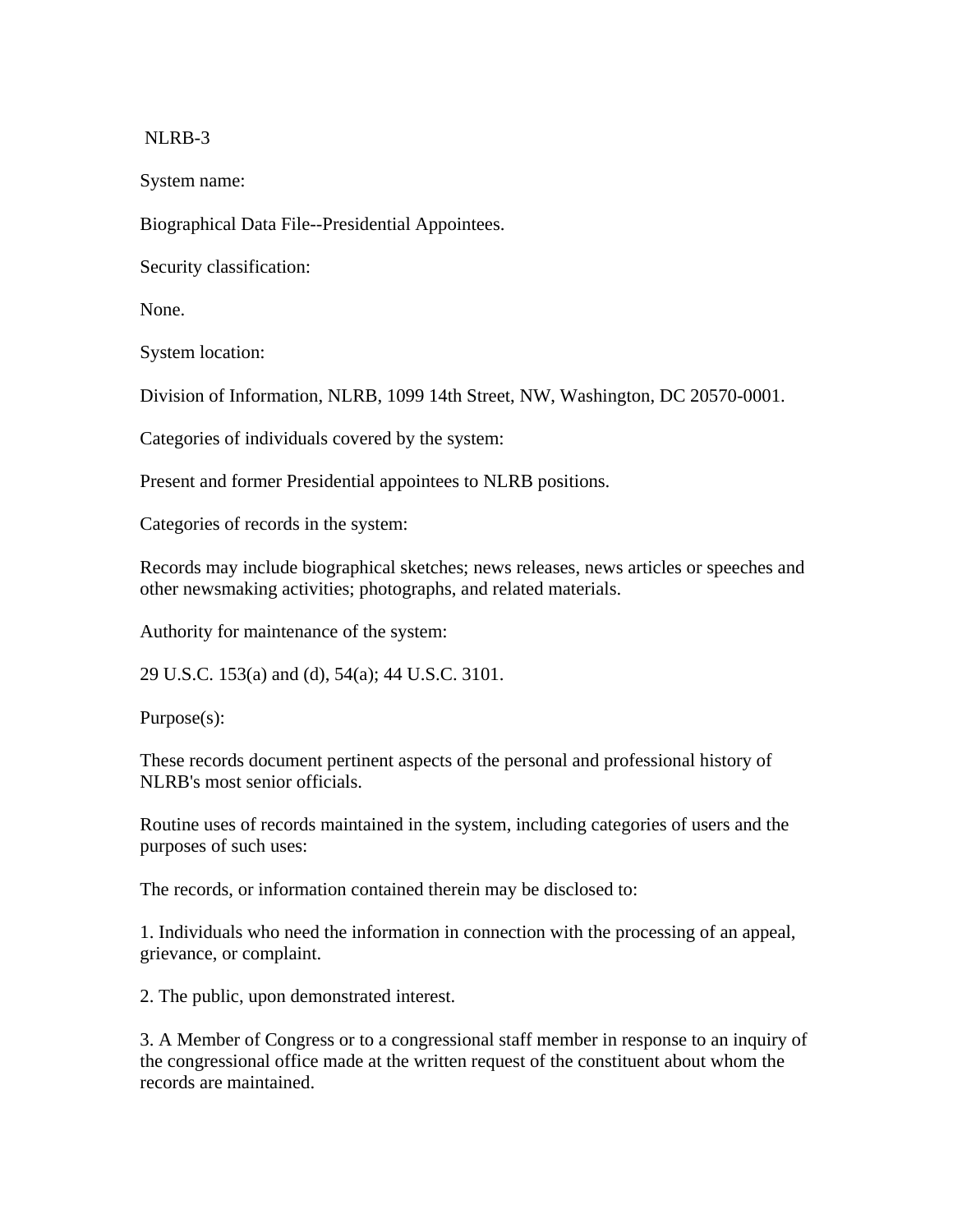4. The Department of Justice for use in litigation when either (a) the NLRB or any component thereof, (b) any employee of the NLRB in his or her official capacity, (c) any employee of the NLRB in his or her individual capacity where the Department of Justice has agreed to represent the employee; or (d) the United States Government where the NLRB determines that litigation is likely to affect the NLRB or any of its components, is a party to litigation or has interest in such litigation, and the use of such records by the Department of Justice is deemed by the NLRB to be relevant and necessary to the litigation, provided that in each case the Agency determines that disclosure of the records to the Department of Justice is a use of the information contained in the records that is compatible with the purpose for which the records were collected.

5. A court, a magistrate, administrative tribunal, or other adjudicatory body in the course of presenting evidence or argument, including disclosure to opposing counsel or witnesses in the course of civil discovery, litigation, or settlement negotiations, or in connection with criminal law proceedings, when: (a) The NLRB or any component thereof; or (b) any employee of the NLRB in his or her official capacity; or (c) any employee of the NLRB in his or her individual capacity where the NLRB has agreed to represent the employee; or (d) the United States Government, is a party to litigation or has interest in such litigation, and determines that such disclosure is relevant and necessary to the litigation and that the use of such records is therefore deemed by the NLRB to be for a purpose that is compatible with the purpose for which the records were collected.

Disclosure to consumer reporting agencies:

None.

Policies and practices for storing, retrieving, accessing, retaining, and disposing of records in the system:

Storage:

Maintained on original sources or related papers in file folders.

Retrievability:

Alphabetically by name.

Safeguards:

Maintained in file cabinets within the Division of Information. During duty hours, cabinets are under the surveillance of office personnel charged with custody of the records, and after duty hours are behind locked doors.

Retention and disposal: